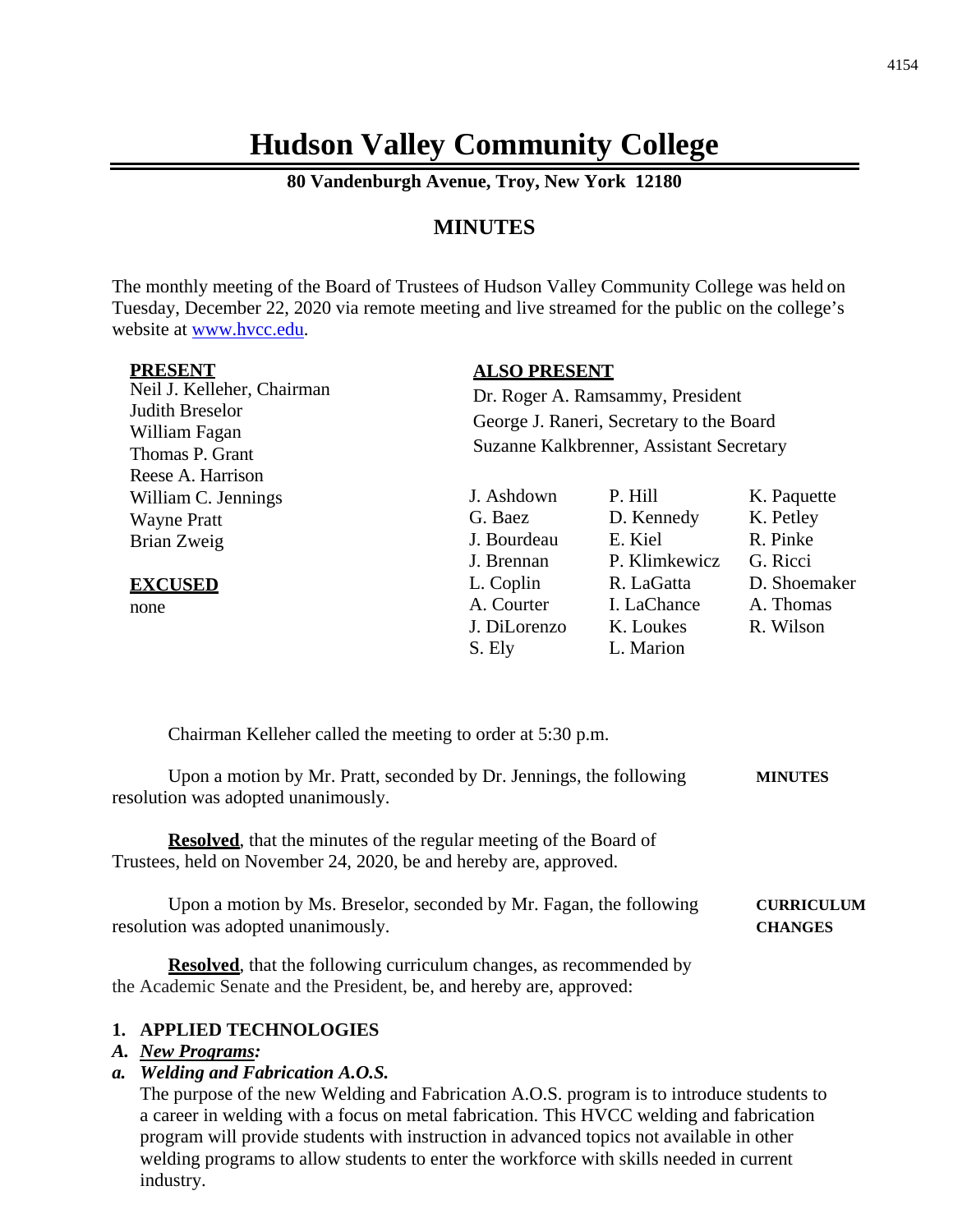# *b. Electric and Hybrid Vehicle A.O.S.*

The proposed Electric and Hybrid Vehicle A.O.S. program was developed in response to New York State's commitment to increasing the number of electric vehicles to 850,000 by 2025 and two million by 2030 (NYSERDA, 2019). The New York State Department of Labor predicts a marked increase in the need for trained technicians. Hudson Valley Community College's mission continues to be providing comprehensive, accessible, and affordable opportunities to meet the needs of the community. Please note: the department has decided to update the program name to "Electric and Autonomous Vehicle," which is expected to be approved at the next Academic Senate meeting.

# *B. New Course Proposals:*

# *a. WELD 103 – Intro to Welding Lab I*

The reason for the new course, WELD 103 Intro to Welding Lab I, is to support the course work of introducing students to welding safety, theories and practices for the new Welding and Fabrication Program.

# *b. WELD 104 – Intro to Welding Lab II*

The reason for the new course, *WELD 104 Intro to Welding Lab II*, is to support the course work of introducing students to welding symbology for the new Welding and Fabrication Program.

# *c. WELD 203 – Applied Welding Techniques Lab I*

The reason for the new course, *WELD 203 Applied Welding Techniques Lab I*, is to introduce practice of inspecting welds and interpreting blueprints to support the new Welding and Fabrication Program.

# *d. WELD 204 – Applied Welding Techniques Lab II*

The reason for the new course, *WELD 204 Applied Techniques Welding Lab II*, is to continue preparation for the AWS Certification and support the new Welding and Fabrication Program.

### *e. WELD 213 – Fixture Design for Sheet Metal*

The reason for the new course, *WELD 213 Fixture Design for Sheet Metal*, is to introduce students to Fabrication techniques to support the new Welding and Fabrication Program.

### *f. WELD 223 – Repair Welding Techniques*

The reason for the new course WELD 223 Repair Welding Techniques, is to introduce students to repair welding, brazing, soldering, and nonferrous welding to support the new Welding and Fabrication Program.

# *g. AUTO 281 – Motors and Controls*

Motors and Controls is being introduced to support the new Electric and Hybrid Vehicle A.O.S. program for the Applied Technologies Department. This course will bring necessary instruction of the various electric motors, drives, controllers and electronic components to the students.

### *h. AUTO 282 – Advanced Hybrid and Electric Vehicles*

The reason for the new course is to help support the Curriculum for the introduction of the proposed Electric and Hybrid Vehicle Program.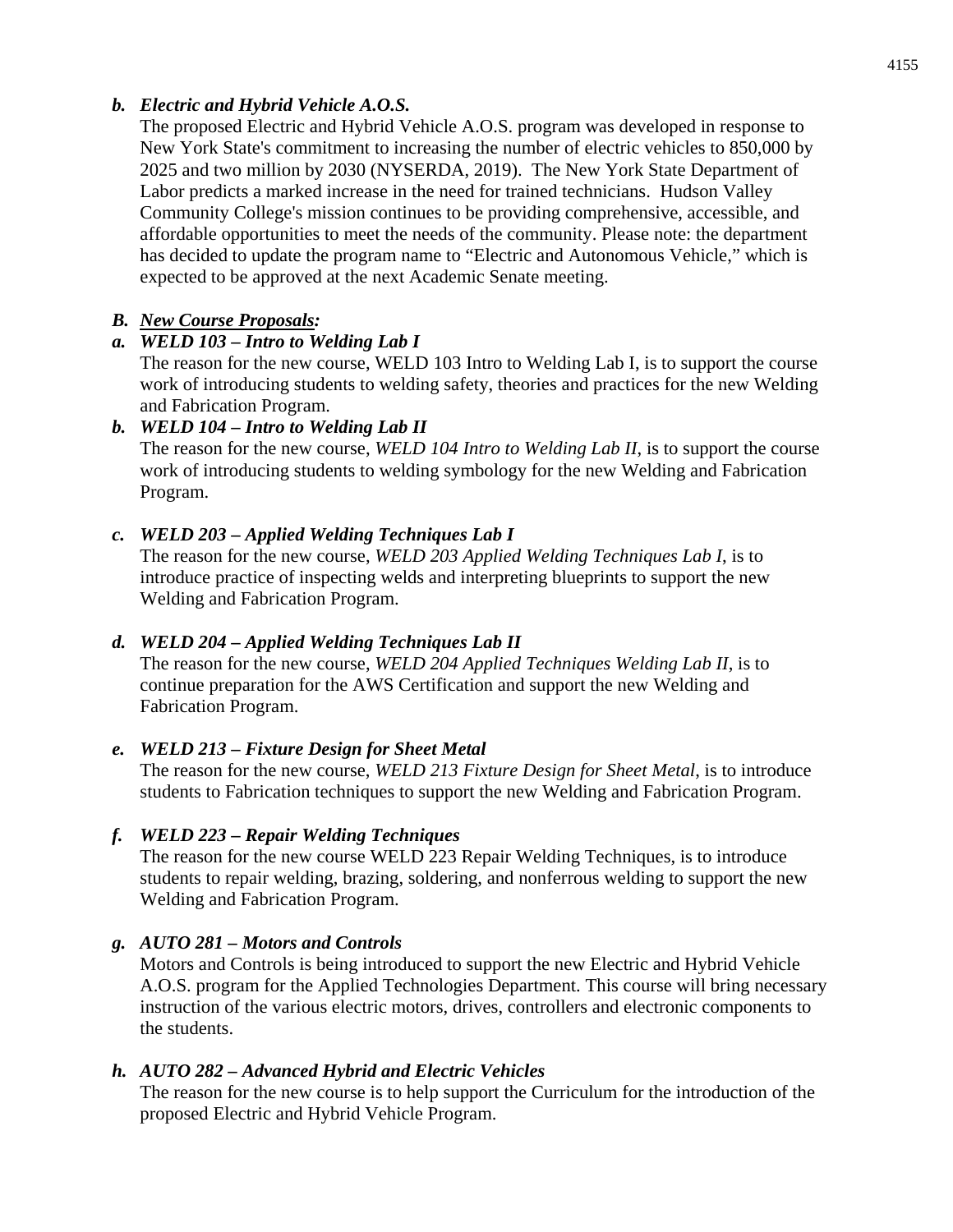### **2. NURSING AND SURGICAL TECHNOLOGY**

#### *A. Change to Existing Program:*

### a. *Nursing A.A.S.*

Change the current Humanities elective to proposed *CMHL115 Healthcare Ethics*. This course will provide an introduction to a variety of ethical principles as they apply to the healthcare environment. Topics will include medical terminology, confidentiality, professionalism, patient rights and medical ethics, which are pertinent to the Nursing program and curriculum.

Weekend Option: There has been a recent influx of students applying to the A.A.S. Nursing program. With the change of events and students working Monday through Friday, we would like to provide these students with an option to complete the program on the weekend. This will also positively impact the current nursing shortage by increasing the number of graduate nurses in the community. If accepted, students would be able to complete the Weekend Track Nursing A.A.S. program in the traditional 2 year period. The format would be a Fall, Spring, Fall, and Spring completion.

### **3. TEACHER PREPARATION**

### *A. Change to Existing Course:*

a. *EDUC 225 – Children's Literature, Language, and Literacy Development: Birth to Age 8* Change the course title from current *EDUC 225 Children's Literature, Language and Literacy Development* to proposed *Children's Literature, Language and Literacy Development: Birth to Age 8.* 

This course does address language and literacy development beginning with infancy, yet the current name does not imply that. Additionally, in speaking with many agents within the State Education Department, the inclusion of the term "Birth to… " better supports teachers currently holding a MS degree in Childhood Ed. looking to get their Early Childhood certification (extensions) through additional coursework which we can and do provide.

Upon a motion by Dr. Jennings, seconded by Mr. Pratt, the following **TRANSFER** resolution was adopted unanimously. **CREDIT**

**POLICY**

**Resolved**, that the request for revisions to the Transfer Credit Policy, as recommended by the Academic Senate and the President, be, and hereby is, approved. The policy shall read as follows:

#### **Credit Earned at Other Institutions**

Course content, learning outcomes and length/time of instruction, inclusive of laboratory and clinical experience, will be the primary determining factors in considering a course's transferability.

Courses are accepted for transfer credit from an institution of higher education, at the discretion of the department chairperson in the course content area, provided that the individual course is parallel to and aligns with a course offered at Hudson Valley. Courses that share at least 75% content are deemed equivalent. Transfer courses that have no Hudson Valley equivalent may be transferred and used in appropriate elective areas or applied to program requirements as per the Course Substitution Policy. In some cases, a complete course syllabus may be required in order to determine transferability. Hudson Valley has the right to refuse credit which does not meet the primary determining factors.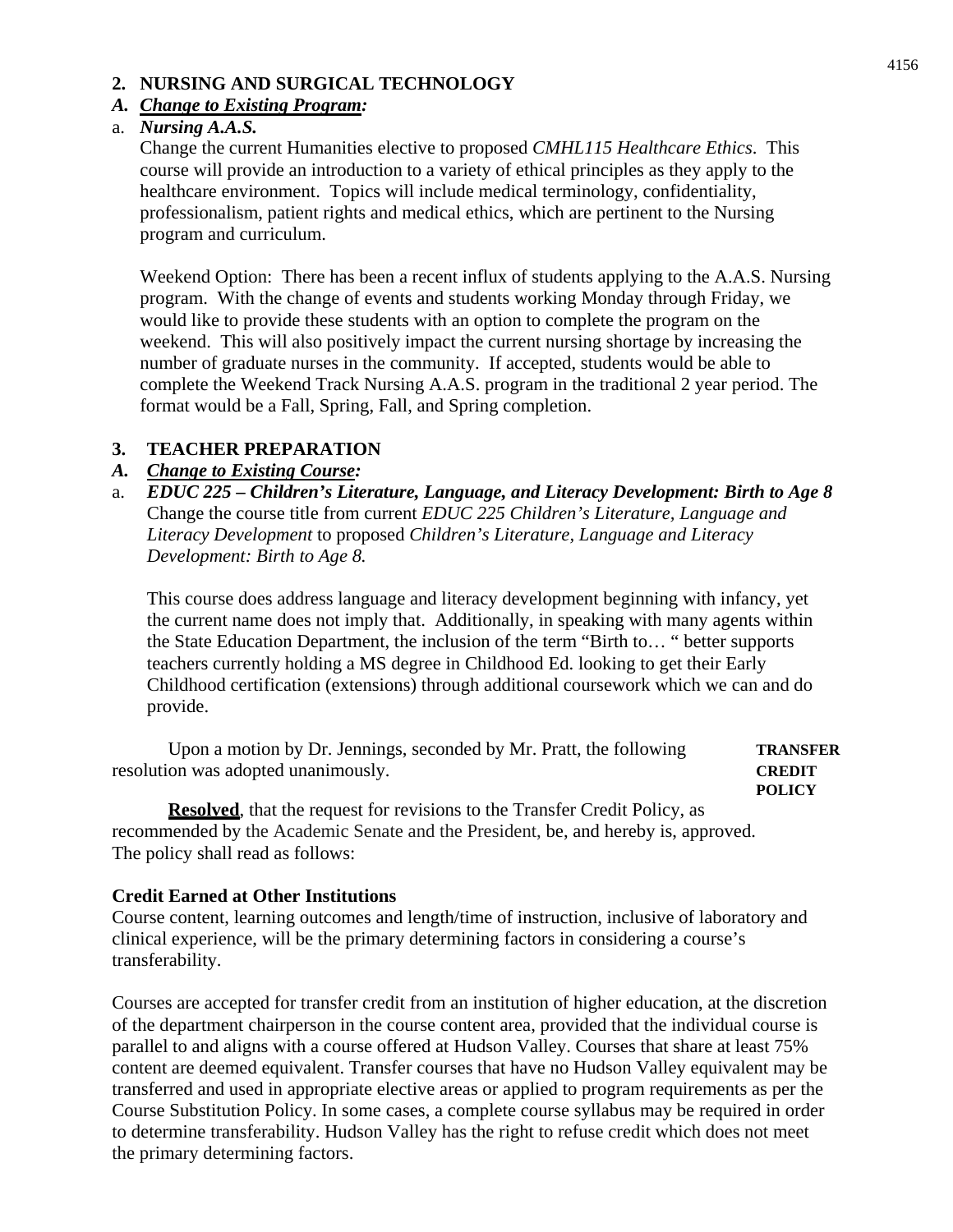A student will be allowed to transfer course credit only for which a letter grade of "C" or better or a numerical grade of 2.0 (on a 4-point scale) or 70 (on a 100-point scale) or better or the equivalent has been earned.

### **College Credit Recommendation Services**

Transfer credit may be granted for completion of experiences and non-traditional programs and courses as recommended by the American Council on Education (ACE), including credit for military training, or the National College Credit Recommendation Services of the University of the State of New York (NCCRS). Additional information, including a list of recommendations, is available on the web.

### ACE: [www.acenet.edu](http://www.acenet.edu/) NCCRS: [http://www.nationalccrs.org](http://www.nationalccrs.org/)

Upon a motion by Mr. Grant, seconded by Mr. Fagan, the following **PLACEMENT** resolution was adopted unanimously. **TESTING AND COURSE**

**Resolved**, that the request for revisions to the Placement Testing and Course **ADVISEMENT** Advisement Policy, as recommended by the Academic Senate and the President, be, **POLICY** and hereby is, approved. The policy shall read as follows:

### **Placement Testing and Course Advisement**

To ensure that every student has the greatest chance for academic success at Hudson Valley Community College, entering students are required to take basic skills placement tests in writing, reading, and mathematics. Test results will be used to aid academic advisors in helping students choose first term courses. Recommendations may include non-credit courses, which may not be applicable to a degree program.

Students who test below college level in any of the three basic skills areas (Reading, Writing, and Math) will work with an academic advisor to address the development of the appropriate learning skills during their first term of full-time study or earlier.

Students will receive specific information about the enrollment process, including placement testing, after they are accepted to the college. Placement testing will be offered in conjunction with the corresponding course registration period.

Some entering students may be eligible for waivers from testing based on: previous ACCUPLACER or COMPANION placement testing, college determined SAT/ACT cut-off scores (SAT: 500 critical reading/verbal, 500 math; ACT: 23 composite score, 22 English, 23 math); a minimum of an 80 high school GPA; a minimum of 6 college credits including 3 credits in an English course and 3 credits in a math course with grades of "C" or better in both courses. These students will be granted waivers automatically during the admission process and will be directly informed that they are exempt from the test. Upon review by an academic advisor, a student granted a waiver may be recommended to take the placement test.

Placement tests are administered by the Office of First Year Experience and Orientation Programming. At the end of each test session, students receive information about contacting their academic advising location and selecting courses for the upcoming term. Course placement will occur based upon a review of the noted and other available multiple measures during the advisement process.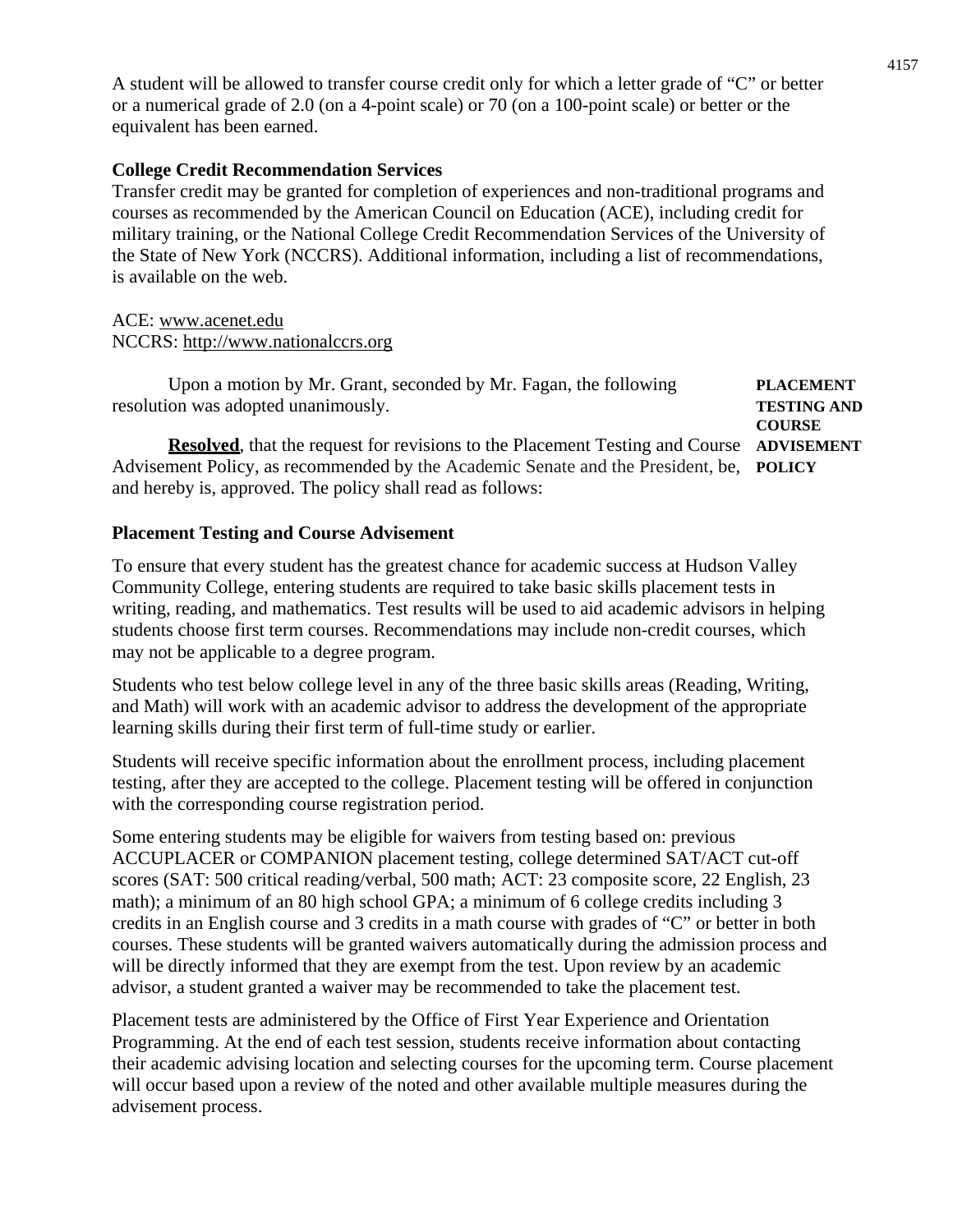Students that live at a significant distance from the college or are enrolled in a remote or online course may request to take the Placement Test online. In this case, the student would need to contact the Office of First Year Experience and Orientation Programming to discuss this option called Remote Testing. If you have questions about placement testing in general or want to inquire about Remote Testing, please contact the Office of First Year Experience and Orientation Programming at (518) 629-7255.

Upon a motion by Dr. Jennings, seconded by Mr. Fagan, the following **RECORDS AND** resolution was adopted unanimously. **ACTIVITIES FEE**

**Resolved**, that the request for an increase to the Records and Activities Fee, from \$165.00 to \$171.00 annually for full-time students, and \$13.75 per credit hour to \$14.25 per credit hour annually for part-time students, as approved by the Student Senate on April 6, 2020 and the Faculty Student Association Board of Directors on May 4, 2020, be, and hereby is, approved. The increase shall be effective for the 2021-2022 academic year.

| resolution was adopted unanimously.<br><b>ADMINISTRATIVE</b><br><b>CODE FOR</b>                                                                                                                                                   |                      |
|-----------------------------------------------------------------------------------------------------------------------------------------------------------------------------------------------------------------------------------|----------------------|
| <b>Resolved</b> , that the request for modifications to the Administrative Code                                                                                                                                                   | <b>NON-TEACHING</b>  |
| for Non-Teaching Professional Personnel as outlined in Exhibit A attached hereto<br>and made a part hereof effective December 23, 2020, be, and hereby is, approved,<br>subject to any future edits that may be deemed necessary. | <b>PROFESSIONALS</b> |

| <b>INFORMATION ITEMS</b>                           | <b>INFORMATION</b>  |
|----------------------------------------------------|---------------------|
| The following information items were noted:        | <b>ITEMS</b>        |
| A. DEPARTMENT CHAIRPERSONS                         |                     |
| School of Business and Liberal Arts<br>1.          |                     |
| Elizabeth Yanoff, Department Chair                 |                     |
| <b>Education and Social Sciences,</b>              |                     |
| f/t appt., eff. $12/30/20$                         | \$55,000/yr.        |
|                                                    | $+$ \$9,661 stipend |
| <b>B. FULL-TIME FACULTY</b>                        |                     |
| 1. School of Health Sciences                       |                     |
| Sarah Kownack, Instructor,                         |                     |
| Nursing,                                           |                     |
| f/t temp. appt., eff. $1/25/20$                    | \$48,981/yr.        |
| <b>C. PART-TIME FACULTY</b>                        |                     |
| School of Business and Liberal Arts<br>1.          |                     |
| De Levy, Instructor,                               |                     |
| Human Services,                                    |                     |
| $p/t$ appt., (shelf), eff. $1/25/20$ or thereafter | $$1,113$ /sch       |
| Kristen McDonald, Instructor,                      |                     |
| Human Services,                                    |                     |
| $p/t$ appt., (shelf), eff. $1/25/20$ or thereafter | $$1,113$ /sch       |
|                                                    |                     |
| Stephen Orby, Instructor,<br>Human Services,       |                     |
|                                                    |                     |
| $p/t$ appt., (shelf), eff. $1/25/20$ or thereafter | $$1,113$ /sch       |